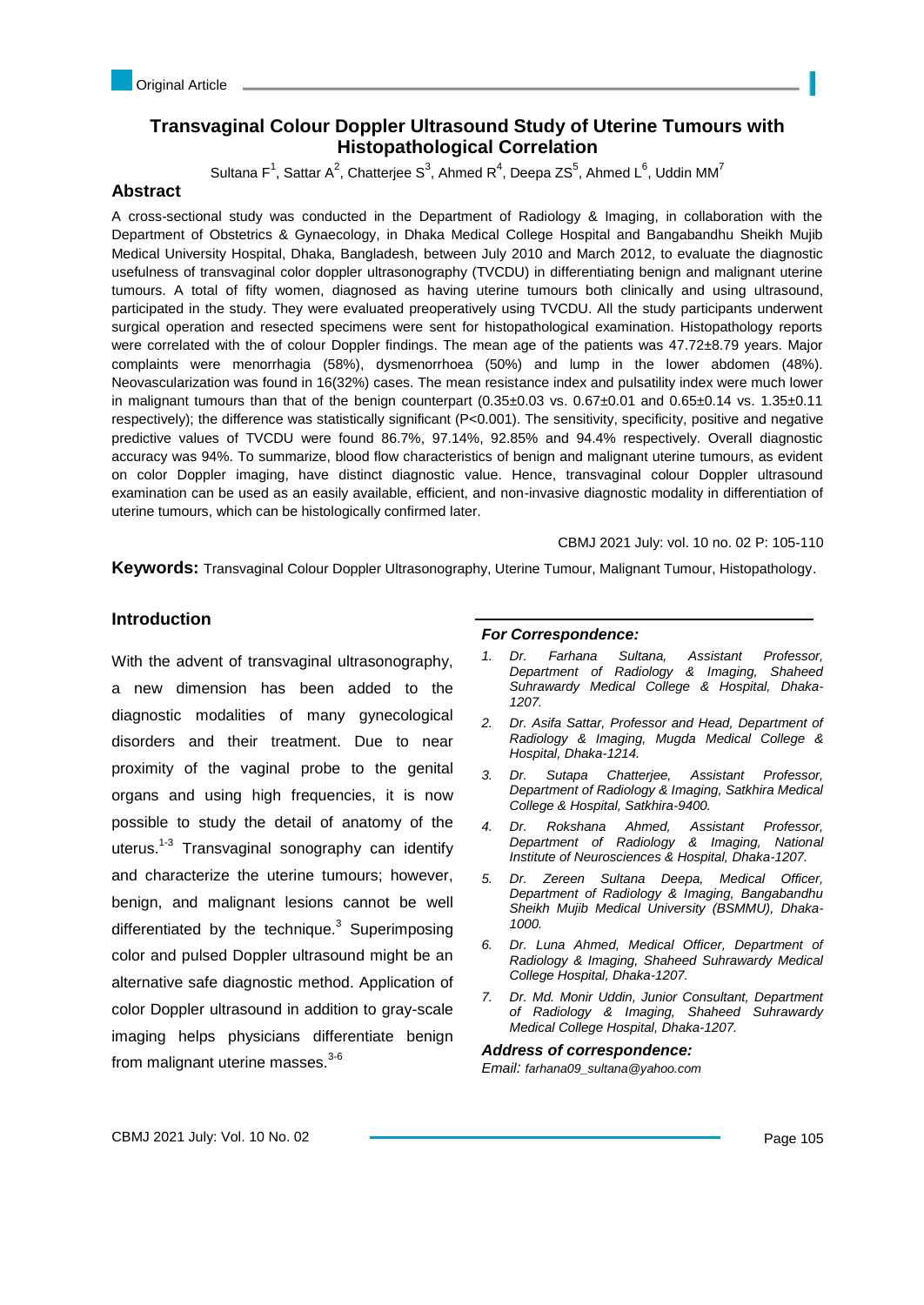Properly conducted transvaginal ultrasonography with color Doppler allow physicians to survey the body and the cervix and evaluate both any structural distortion as well as blood flow related events.<sup>6-8</sup> Over years, this technique has become quick, simple, painless and less expensive method of investigation. It is also easy for the patients who are obese or cannot fill the bladder well.<sup>9</sup>

However, to our knowledge, the importance of transvaginal colour and pulsed Doppler sonogram as a non-invasive diagnostic tool for differentiation of uterine tumours has not been studied in our country to date. Moreover, the reliability of this imaging technique for risk estimation of uterine malignancy remains to be determined. Hence, we proposed this study to evaluate the diagnostic usefulness of transvaginal color Doppler ultrasonography (TVCDU) in differentiating benign and malignant uterine tumours, which may help to reduce invasive procedures such as dilation and curettage (D&C) or hysteroscopy with considerable reduction of both the morbidity of patients and economic costs.

## **Methods**

This cross-sectional study was conducted in the Department of Radiology & Imaging, in collaboration with the Department of Obstetrics & Gynaecology, in Dhaka Medical College Hospital and Bangabandhu Sheikh Mujib Medical University Hospital, Dhaka, Bangladesh, between July 2010 and March 2012. After meeting all inclusion and exclusion criteria, a total of fifty women participated in the study.

*Inclusion Criteria:*

- 1) Patients between 30 and 70 years, who were clinically suspected cases of uterine tumours;
- 2) Diagnosed uterine tumours using per abdominal ultrasound procedure; and
- 3) Patients who agreed to undergo further evaluation using transvaginal color Doppler ultrasonography (TVCDU) and surgical operation.

### *Exclusion criteria:*

- 1) Unmarried;
- 2) Age below 30 and above 70 years;
- 3) Inoperable uterine tumours;
- 4) Patient who refused to perform TVCDU; and
- 5) Obstetric cause of vaginal bleeding or any history of bleeding other than uterine cause.

Then, they were evaluated preoperatively using transvaginal colour Doppler ultrasonography (TVCDU). We used Siemens Sonoline (3- 10MHz), gray scale and color doppler (with power) sonography at 7.5 MHz frequency, curvilinear transvaginal transducers of 7.5 MHz frequencies. We observed meticulously for any neovascularization; the newly formed capillary blood vessels from pre-existing microvessels are obligatory event of malignant tumours.<sup>10</sup> (Fig. 1) However, vascularization of benign uterine tumours is supported by normal existing vessels.<sup>10,11</sup>

Besides, two indices of waveform analysis were done. They are the resistance index (RI) (also known as the Porcelot index) and the pulsatility index (PI) (also known as the Gosling index).<sup>11</sup> They are independent of the beam/vessel angle (although obtaining a good quality doppler trace from which to make the measurement does require a beam/vessel angle of <60°). Any uterine tumour was considered malignant if RI value was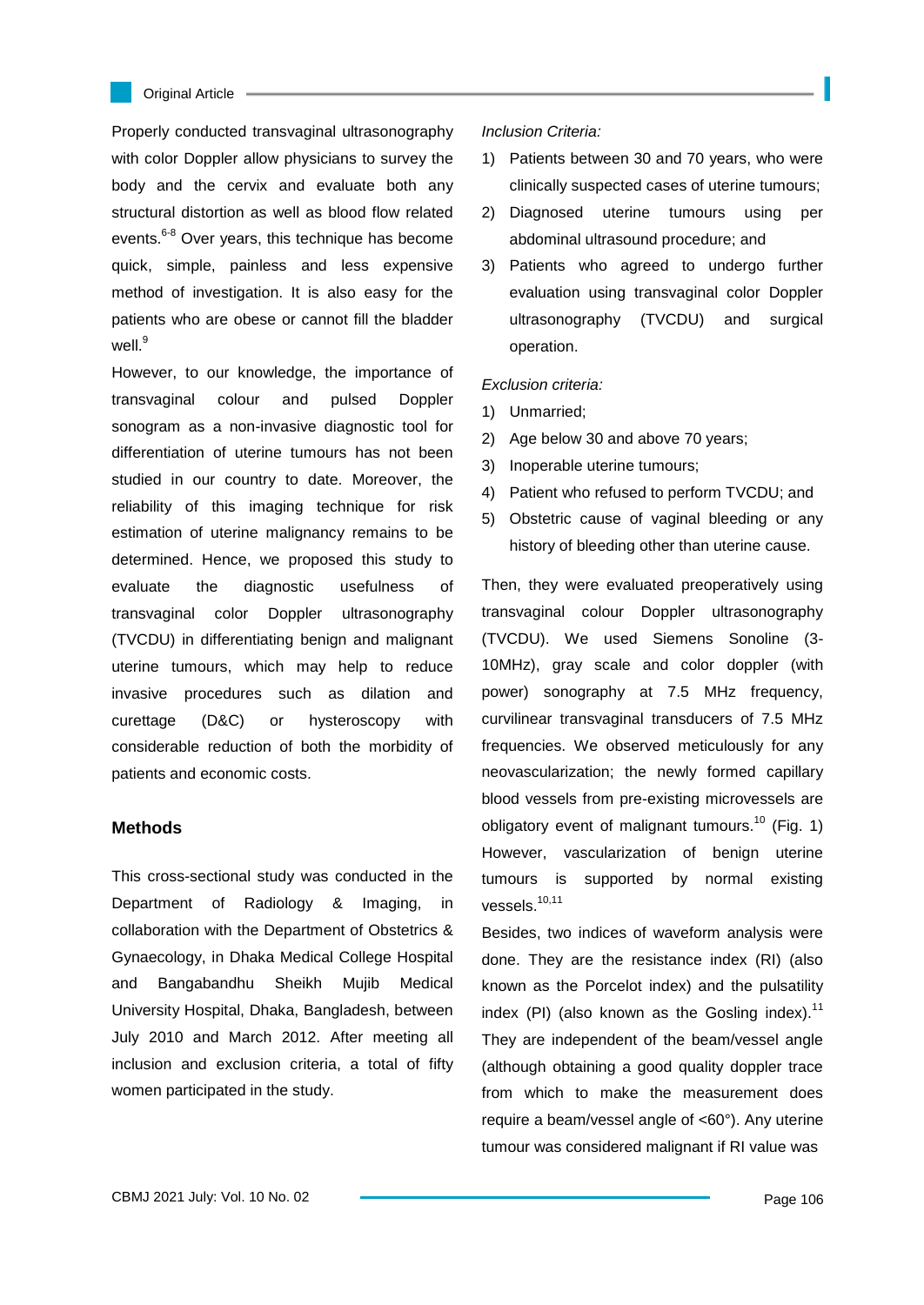$<$ 0.4, and PI value was  $<$ 1.0.<sup>12,13</sup> (Fig. 2). All the study participants underwent surgical operation and resected specimens were sent for histopathological examination. Histopathology reports were correlated with the of color doppler findings.

Data of quantitative variables were expressed as Mean±SD and qualitative variables as percentage. Data were analyzed using SPSS (Statistical Package for Social Science) version 13.0. Comparison was done by unpaired Student t-test. P value <0.05 was considered as statistically significant. The study was approved by the Ethics Review Committee of Bangladesh College of Physicians and Surgeons (BCPS), Dhaka, Bangladesh.

## **Results**

The mean age of the patients was 47.72±8.79 years; all were between 36 and 50 years. Major complaints were menorrhagia (58%), dysmenorrhoea (50%) and lump in the lower abdomen (48%) (Table-I). Transvaginal color Doppler ultrasound (TVCDU) demonstrated neovascularization in 16(32%) women (Table-II, Fig 1). The mean resistance index was much lower in malignant tumours than that of the benign group (0.35±0.03 vs. 0.67±0.01), where the difference was statistically significant (P<0.001). Similarly, pulsatility index was also found lower much lower in malignant tumours than that of the benign counterpart (0.65±0.14 vs. 1.35±0.11), and the difference was statistically significant (P<0.001) (Table-III, Fig. 2). Out of those 50 cases, 36(72%) were found benign, while 14(28%) were diagnosed as malignant, by using transvaginal colour doppler ultrasonography. However, later 35(70%) were found benign and 15(30%) came out malignant

on histopathlogical examination (Table-IV). The sensitivity, specificity, positive and negative predictive values of the transvaginal colour Doppler ultrasonography were found 86.7%, 97.14%, 92.85% and 94.4% respectively. Overall diagnostic accuracy was found 94% (Table-V).

|                           | Table-I: Distribution of patients according to |
|---------------------------|------------------------------------------------|
| clinical features (n=50*) |                                                |

| <b>Clinical</b><br><b>Presentation</b> | <b>Frequency</b> | Percentage |
|----------------------------------------|------------------|------------|
| Menorrhagia                            | 29               | 58         |
| Dysmenorrhoea                          | 25               | 50         |
| Lump in the lower<br>abdomen           | 24               | 48         |
| <b>Urinary Symptoms</b>                | 23               | 46         |
| Pain in the lower<br>abdomen           | 20               | 40         |
| Irregular per vaginal<br>bleeding      | 19               | 38         |
| Anorexia                               | 7                | 14         |
| Weight loss                            | 6                | 12         |

\*Total will not correspond to 100% as symptoms vary in individual patients.

**Table-II: Detection of neovascularization by colour Doppler study (n=50)**

| <b>Neovascutarization</b> | Type of uterine<br>tumour |                  | <b>Total</b> |
|---------------------------|---------------------------|------------------|--------------|
|                           | <b>Benign</b>             | <b>Malignant</b> |              |
| Present                   | 03                        | 13               | 16<br>(32%)  |
| Absent                    | 33                        | 01               | 34<br>(68%)  |
| Total                     | 36                        | 14               | 50<br>100%)  |

Figures in the parentheses indicate percentage.

**Table-III: Comparison between mean Resistance Index (RI) and Pulsatility Index (PI) in patients diagnosed as benign and malignant by TVCDU**

| <b>Variables</b> | <b>Benign</b><br>$(n=36)$ | <b>Malignant</b><br>$(n=14)$ | P value                |
|------------------|---------------------------|------------------------------|------------------------|
| Resistance       | $0.67 + 0.01$             | $0.35 + 0.03$                | $< 0.001$ <sup>S</sup> |
| Index            | $(0.65 - 0.70)$           | $(0.29 - 0.39)$              |                        |
| Pulsatility      | $1.35 + 0.11$             | $0.65 + 0.14$                | $< 0.001$ <sup>S</sup> |
| Index            | $(1.15 - 1.55)$           | $(0.46 - 0.89)$              |                        |

Data expressed as Mean±SD, figures in the parentheses indicate range; P value reached from unpaired Student t-test, S=significant**.**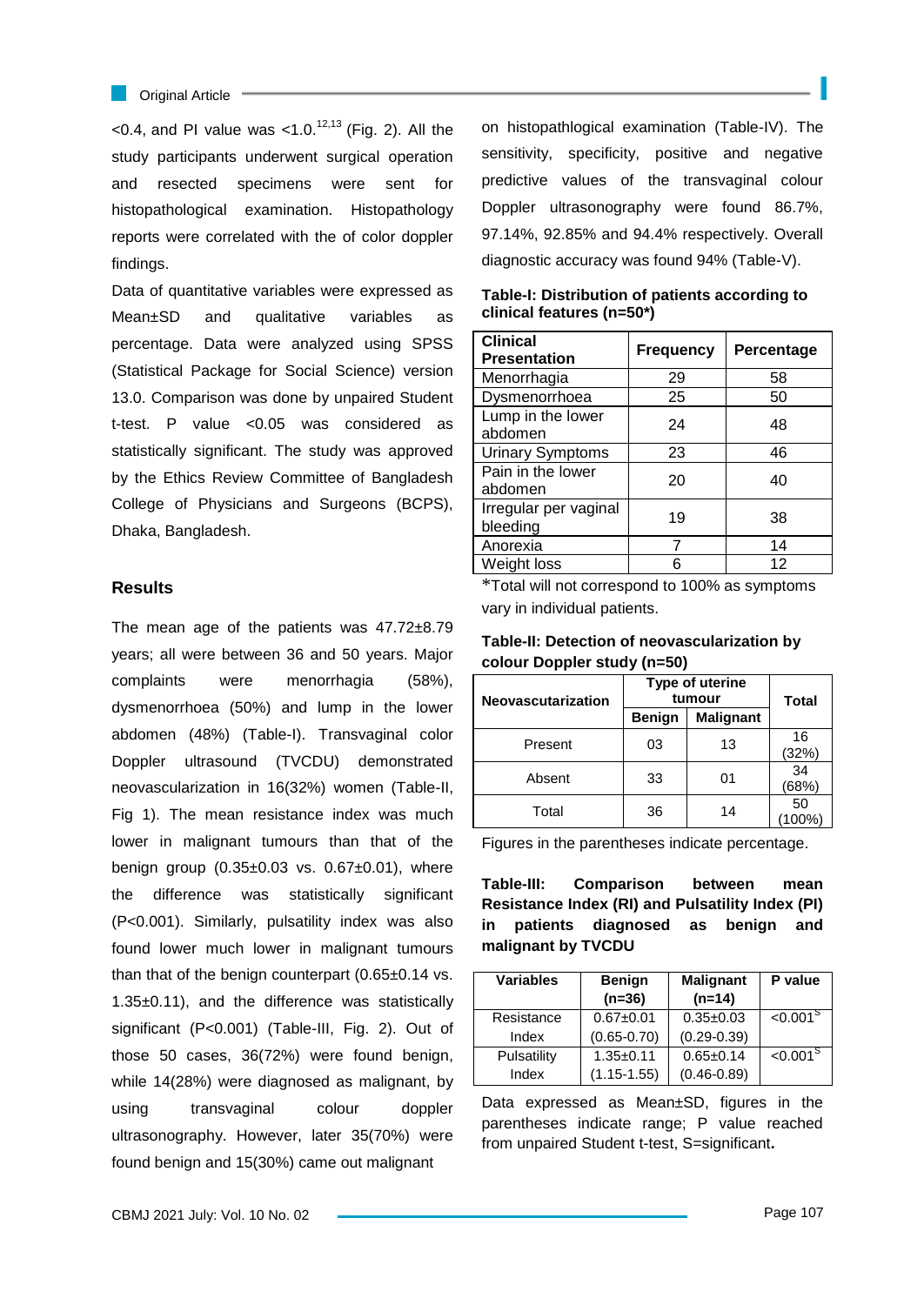

Fig.1: From left: TVCDU showing (a) benign uterine tumour where neovascularization is peripheral, and (b) malignant uterine tumour with neovascularization.



Fig. 2: TVCDU showing malignant uterine tumour with RI value 0.36 and PI value 0.46.

### **Table-IV: Comparison of uterine tumours by TVCDU**

| Diagnosis by<br>transvaginal      | Histopathological<br>diagnosis    |                                   |              |
|-----------------------------------|-----------------------------------|-----------------------------------|--------------|
| colour doppler<br>ultrasonography | <b>Positive for</b><br>malignancy | <b>Negative for</b><br>malignancy | <b>Total</b> |
| <b>Positive for</b><br>malignancy | 13<br>(True<br>positive)          | 01<br>(False<br>positive)         | 14           |
| <b>Negative for</b><br>malignancy | 2<br>(False<br>negative)          | 34<br>(True<br>negative)          | 36           |
| Total                             | 15                                | 35                                | 50           |

**Table-V: Sensitivity, Specificity, Accuracy, Positive and Negative Predictive Values of TVCDU**

| <b>Validity Test</b>      | Percentage |
|---------------------------|------------|
| Sensitivity               | 86.7       |
| Specificity               | 97.14      |
| Accuracy                  | 94         |
| Positive predictive value | 92.85      |
| Negative predictive value | 94.44      |

### **Discussion**

In the present study, the most common presenting symptoms were menorrhagia (58%), dysmenorrhea (50%) and lump in the lower abdomen (48%). Similar observations regarding clinical presentations of uterine tumours were described by Kumar & Malhotra and Weston. 14,15

Blood flow studies help radiologists distinguish between benign and malignant uterine lesions10,11 Kurjak *et al.*<sup>12</sup> used TVCUD and spectral analysis to differentiate between malignant and benign uterine tumours. Abnormal blood flow patterns were noted in almost all cases of endometrial adenocarcinoma (RI=0.34±0.05) and uterine sarcoma (RI=0.31±0.03). The typical finding was the presence of irregular, thin, randomly dispersed vessels, while the vascularization of benign uterine masses was supported by normal existing vessels, i.e. in uterine myomas (RI=0.58±0.12) and adenomyosis (RI=0.67±0.14). Hata *et al*. discriminated cervical carcinoma and endometrial carcinoma from uterine myoma; out of 7 patients with cervical carcinoma, neovascularization was found in 6 patients, which were found adjacent to and/or within the endometrium. However, those findings were absent in normal women and in patients with myoma. Similarly, Kupesic-Urek et al.<sup>2</sup> also found neovascularization in all patients with endometrial cancer. The blood flow analysis showed a significantly lower resistance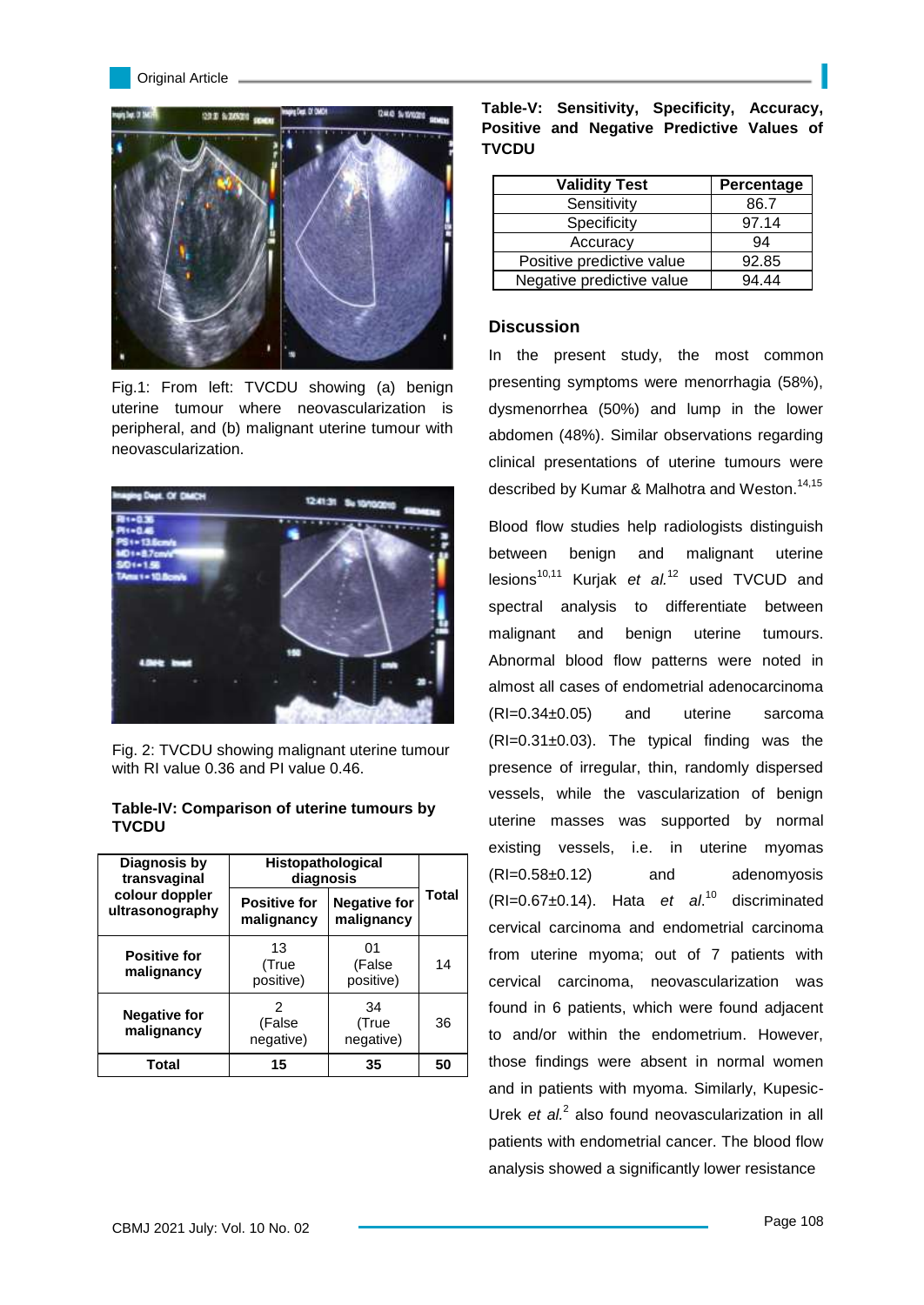L

index (RI=0.37±0.07) in the cases of endometrial cancer than in patients with benign uterine lesions (RI=0.54±0.09). Sawicki *et al.*<sup>16</sup> determined the location and intensity of angiogenesis as well as selected blood flow parameters by transvaginal color doppler in endometrial cancer. Low impedance (RI=0.38) and high velocity flow (20.45±9.6 cm/sec) were found in 88.9% cases.

Carter *et al.<sup>17</sup>* showed that transvaginal color doppler sonography offers 83% sensitivity, 100% specificity, 100% positive predictive value (PPV) and 89% negative predictive value (NPV) in prediction of malignant uterine tumours, while Kurjak *et al.*<sup>18</sup> reported 90.91% sensitivity, 99.82% specificity, 71.43% PPV, 99.96% NPV. In another study, Ruangvutilert *et al*. <sup>19</sup> evaluated the accuracy of transvaginal ultrasound which yielded a sensitivity of 69.4%, specificity of 70.6%, PPV of 53.2%, NPV of 82.8%, with an accuracy of 70.3%. The results of the present study are in concordance with that of the previous studies.

## **Conclusion**

To summarize, transvaginal colour doppler ultrasound (TVCDU) examination is an easily available, efficient, and non-invasive diagnostic modality for pre-operative differentiation of malignant and non-malignant uterine tumours. Hence, it is expected that using this method beside clinical examination will be helpful to diagnose a uterine malignancy and facilitate in decision making in gynaecological surgery and thereby, decreasing morbidity and mortality.

### **References**

- *1. Wilde S, Scott-Barrett S. Radiological appearances of uterine fibroids. Indian J Radiol Imaging. 2009;19(3):222-31.*
- *2. Kupesic-Urek S, Shalan H, Kurjak A. Early detection of endometrial cancer by transvaginal color Doppler. Eur J Obstet Gynecol Reprod Biol. 1993;49(1-2):46-9.*
- *3. Alcázar JL, Galvan R, García-Manero M, Ajossa S, Guerriero S, Melis GB. Transvaginal ultrasound in the diagnosis of uterine pathology. Exp Rev Obstet Gynecol. 2008;3(6):753-60.*
- *4. Bhatt S, Dogra VS. Doppler imaging of the uterus and adnexae. Ultrasound Clin. 2006;1(1):201-2.*
- *5. Saha TK, Amer SA, Biss J, Thakare H, Williams S, Farrell CT, et al. The validity of transvaginal ultrasound measurement of endometrial thickness: a comparison of ultrasound measurement with direct anatomical measurement. BJOG. 2004;111(12):1419-24.*
- *6. Testa AC, Ciampelli M, Mastromarino C, Lopez R, Zannoni G, Ferrandina G, et al. Intratumoral color Doppler analysis in endometrial carcinoma: is it clinically useful? Gynecol Oncol. 2003;88(3):298-303.*
- *7. Alcázar JL, Castillo G, Jurado M, López-García G. Intratumoral blood flow in cervical cancer as assessed by transvaginal color Doppler ultrasonography: Correlation with tumor characteristics. Int J Gynecol Cancer. 2003;13(4):510-4.*
- *8. Carter J, Saltzman A, Hartenbach E, Fowler J, Carson L, Twiggs LB. Flow characteristics in benign and malignant gynecologic tumors using transvaginal color flow Doppler. Obstet Gynecol. 1994;83(1):125-30.*
- *9. Nougaret S, Nikolovski I, Paroder V, Vargas HA, Sala E, Carrere S, Tetreau R, Hoeffel C, Forstner R, Lakhman Y. MRI of tumors and tumor mimics in the female pelvis: Anatomic pelvic space-based approach. Radiographics. 2019;39(4):1205-1229.*
- *10. Hata K, Makihara K, Hata T, Takahashi K, Kitao M. Transvaginal color Doppler imaging for hemodynamic assessment of reproductive tract tumors. Int J Gynaecol Obstet. 1991;36(4):301-8.*

CBMJ 2021 July: Vol. 10 No. 02